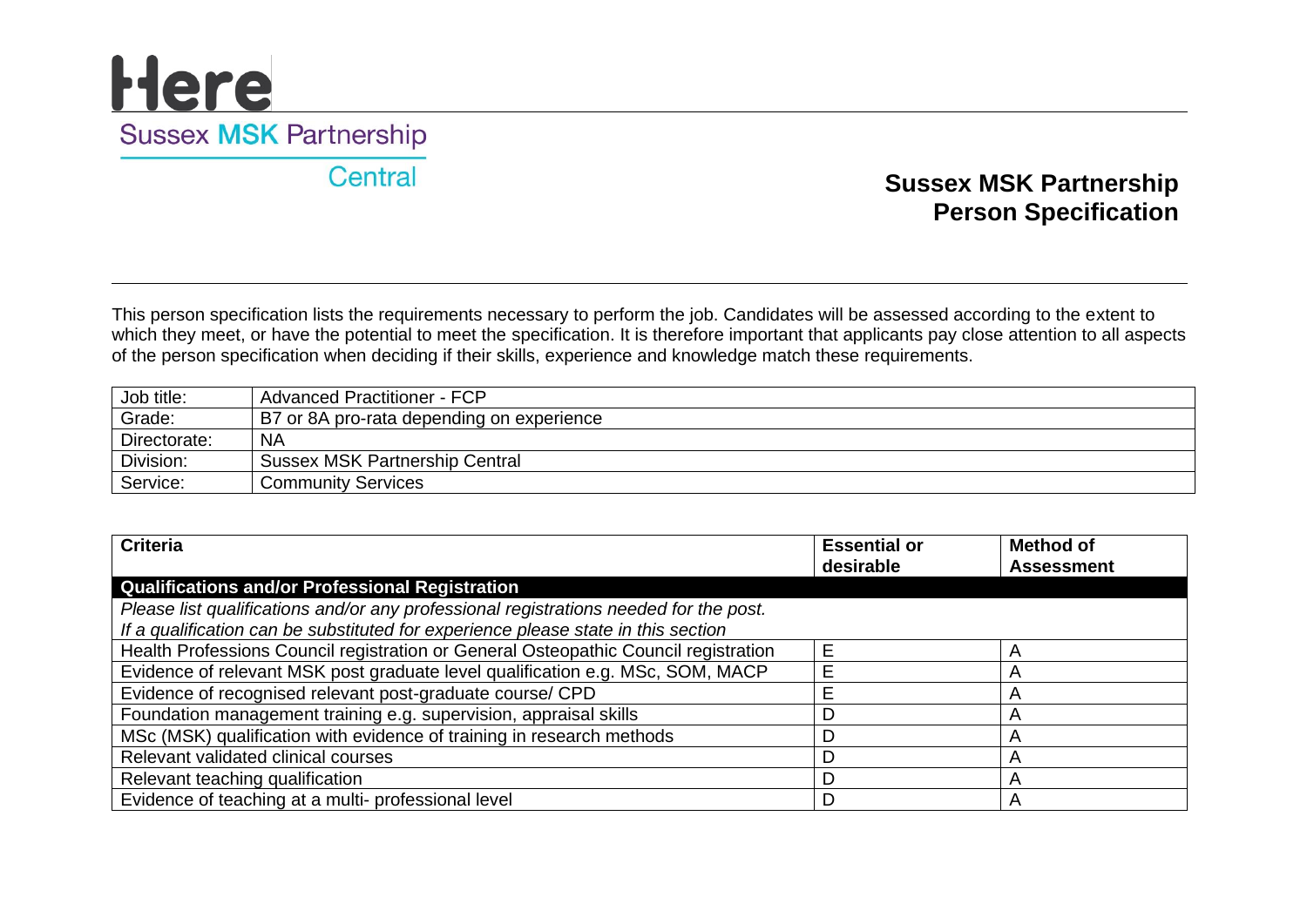# Here

| <b>Criteria</b>                                                                         | <b>Essential or</b> | <b>Method of</b>  |
|-----------------------------------------------------------------------------------------|---------------------|-------------------|
|                                                                                         | desirable           | <b>Assessment</b> |
| <b>Experience</b>                                                                       |                     |                   |
| Experience at band 7                                                                    | Е                   | A                 |
| Experience at AP level                                                                  | D                   | A                 |
| Experience as FCP                                                                       | D                   | A                 |
| Contributing to clinical education of other physiotherapists, students etc              | D                   |                   |
| Supervisory skills                                                                      | E                   |                   |
| Experience of student supervision                                                       | D                   |                   |
| Audit / evaluation experience                                                           | E                   |                   |
| Experience working alongside medical Consultants                                        | D                   |                   |
| Experience of participating in research                                                 | D                   |                   |
| Experience of supporting staff members and active performance management                | E                   |                   |
| Independent prescribing training and experience                                         | D                   |                   |
| <b>Skills</b>                                                                           |                     |                   |
| Comprehensive evidence of relevant lifelong learning and post                           | E                   | A                 |
| graduate training                                                                       |                     |                   |
| Excellent communication skills including talking and listening as well                  | E                   |                   |
| as being aware of non-verbal communication i.e. motivational                            |                     |                   |
| interviewing                                                                            |                     |                   |
| Able to communicate with a range of patients with a range of communication abilities    | E                   |                   |
| IT literate, able to use internet and database                                          | E                   | A/I               |
| Evidence of ability to show initiative and be proactive                                 | E                   |                   |
| Excellent interpersonal skills                                                          | E                   |                   |
| Self-directed learning                                                                  | E                   |                   |
| Ability to work independently                                                           | E                   |                   |
| Ability to pass on skills / knowledge to others within formal and informal environments | E                   |                   |
| Critical appraisal                                                                      | E                   |                   |
| Evidence of participation in research / audit                                           | D                   |                   |
| Ability to manage own case load                                                         | E                   |                   |
| Commitment, motivation and adaptability                                                 | E                   |                   |
| Clear logical communication skills                                                      | E                   |                   |
| Ability to negotiate compromises and resolve conflict                                   | E                   |                   |
| Ability to work collaboratively within the multi-disciplinary team                      | E                   |                   |